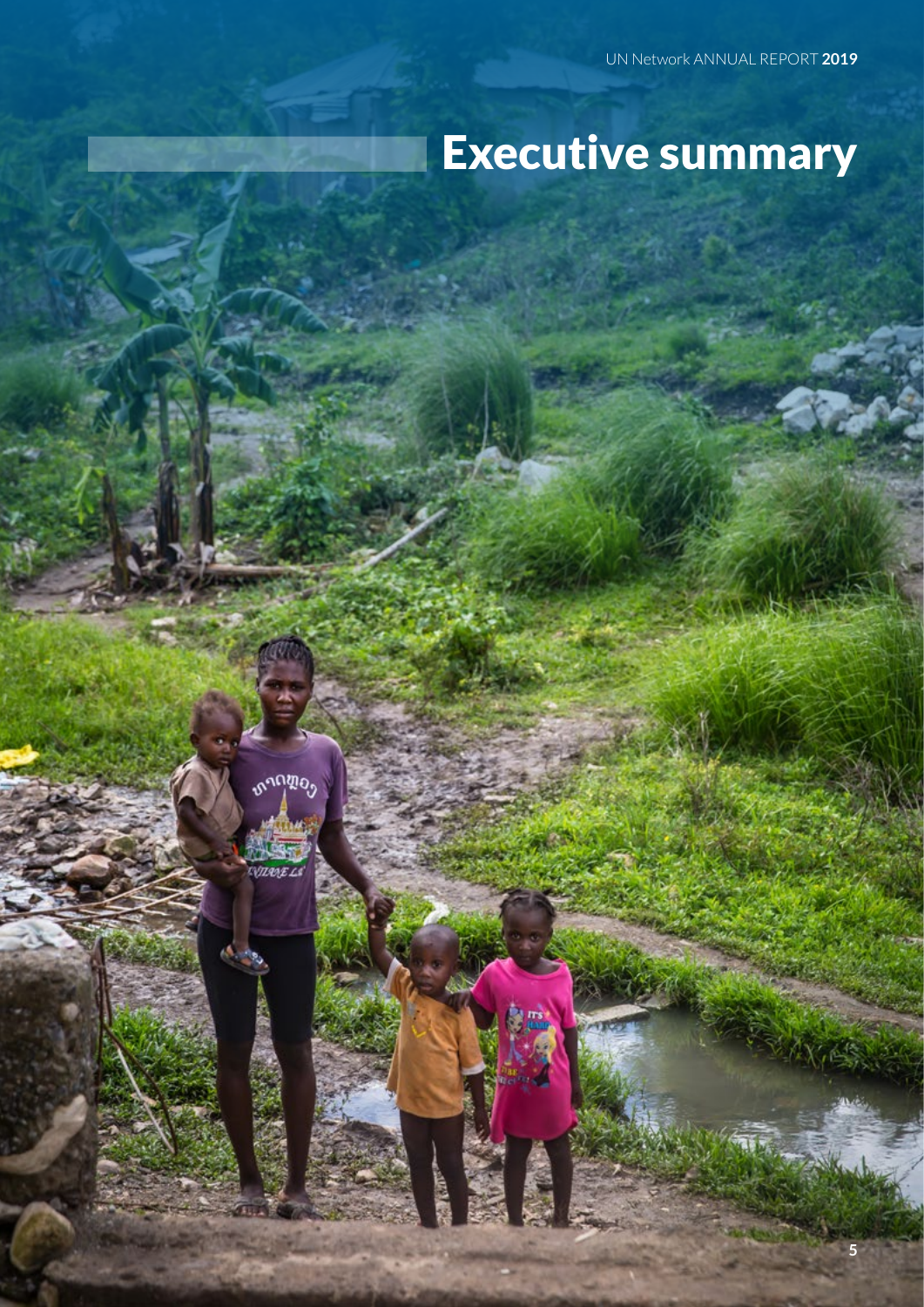### **OVERVIEW**

The UN [nutrition] Network carried out an annual reporting exercise in 2019, which covered three domains. The first measured the functionality of the UN Networks in 60 SUN countries, using a tenindicator index, called the functionality index $+$ .<sup>1</sup> A second aspect ascertained the extent to which the country UN Networks were collaborating with other SUN networks. A third component took stock of nutrition capacity strengthening activities carried out by United Nations entities in line with outcome 3 in the UN Network results framework. Qualitative data about the UN Network analytical tools was also solicited by the annual reporting instruments, which was supplemented with other monitoring data and a related impact assessment on the tools, likewise conducted in 2019. Furthermore, the reporting exercise explored challenges and forward-looking priorities, as disclosed by the respective country Networks.

The decision to zoom in on outcome 3 follows a strategic decision made in 2017 to focus on one of the five UN Network outcomes in the annual reporting exercise, in addition to the UN Network functionality metrics.

### Outcome 3: Increased human and institutional capacity to support the scaling up of nutrition actions at all levels

It was chiefly driven by feedback received in previous years to lighten the reporting requirements so as to reduce the reporting burden on countries. It also enables the UN Network annual reports to delve into selected themes, helping the sharpen the Network's activity in the given area. Subsequently, the 2019 reporting exercise provided an opportunity to explore joint UN efforts for strengthening nutrition capacity, recognizing that enhanced capacity will be crucial for achieving national nutrition targets and the Sustainable Development Goals in the final decade of the 2030 Agenda.

# **KEY FINDINGS**

### PART 1: UN NETWORK FUNCTIONALITY AT COUNTRY LEVEL

Overall, 90 percent of country UN Networks were classified as being highly functional based on the data obtained through the 2019 reporting exercise. The following are some additional highlights regarding functionality:

#### **Membership, leadership and arrangements**

- → Sixteen United Nations agencies were engaged in **country UN Networks** up from the twelve agencies recorded in the 2018 reporting exercise.
- → 97 percent of country UN Networks reported having **nutrition focal points appointed from at least three of the United Nations agencies** engaged in the Network.
- $\rightarrow$  93 percent of countries reported the presence of a **UN Network chair/co-chair,** with UNICEF and WFP frequently fulfilling that role.
- $\rightarrow$  Most country UN Networks reported utilizing a **rotational or co-chairing system,** allowing for equity in leadership among participating United Nations agencies.
- **→ UN Networks are taking other forms beyond formally established country UN Networks** *per se.* In 2019, some countries reported the presence of combined UN-Donor Networks, Development Partners Groups and nutrition working groups, within which United Nations agencies have worked together to advance the national nutrition agenda.

#### **Facilitating the collective nutrition agenda**

 $\rightarrow$  In 2019, all country UN Networks inferred the presence of a **collective nutrition workplan, strategy and/or agenda** irrespective of the network arrangement, thereby fostering increased collaboration, including UN Joint Programmes or projects on nutrition.

<sup>1.</sup> Honduras was not included in the exercise, as it joined the SUN Movement after the reporting period.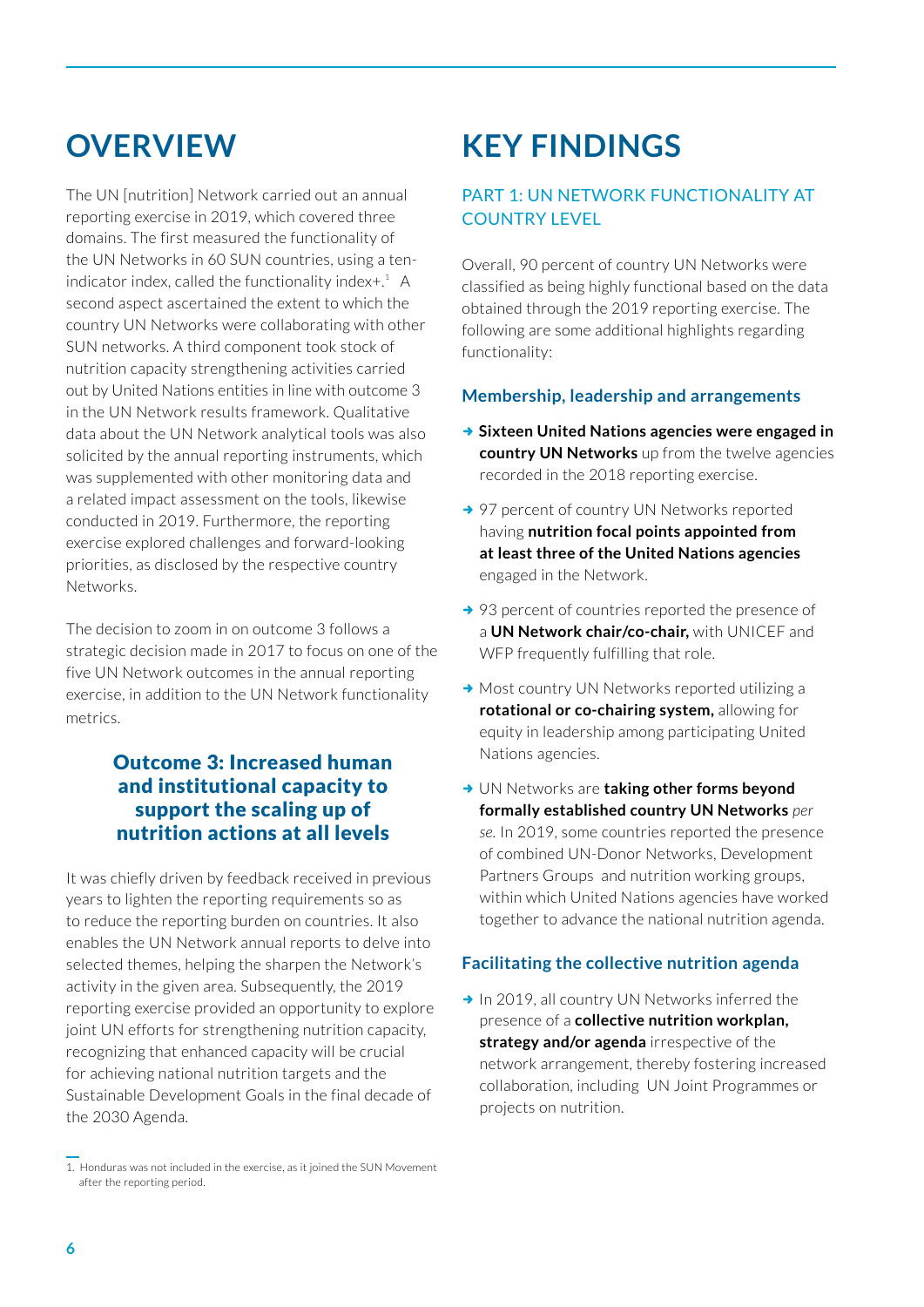$\rightarrow$  The majority of countries (73 percent) reported having presented the **nutrition agenda at United Nations Country Team (UNCT) meetings** during the reporting period, with varying frequency.

#### **Joint United Nations frameworks**

 $\rightarrow$  According to the findings from the 2019 UN Network reporting exercise, 55 out of 60 country UN Networks (92 percent) supported efforts to **either develop or update the nutrition content of joint United Nations frameworks,** including United Nations Sustainable Development Cooperation Frameworks (UNSDCFs) and Humanitarian Response Plans (HRPs). This constitutes a twelve-percentage point increase with respect to the previous reporting cycle.

#### **Joint UN Programmes/programming**

- $\rightarrow$  68 percent of country UN Networks indicated having taken efforts to **implement joint UN nutrition programmes or programming** in 2019. Over 100 examples of joint nutrition programming were reported, covering thematic areas such as: food consumption practices for healthy diets; infant and young child feeding (IYCF); and the management of acute malnutrition.
- **→ 62 percent of the reported joint programmes/ programming exclusively covered development actions,** 21 percent covered **humanitarian interventions** and a final 17 percent covered a **combination** of both.

#### **Engagement in multi-sectoral platforms and technical support to SUN Government Focal Points**

- → 92 percent of country UN Networks reported having provided **technical assistance to the SUN Government Focal Point,** with the majority of such efforts taking place at both national and subnational levels.
- **→ Similarly, 93 percent of country UN Networks engaged in multi-stakeholder/sectoral platforms (MSPs),** helping to plan, review and coordinate nutrition actions during the reporting period.

#### **Collaboration with other SUN networks**

- $\rightarrow$  In 2019, a sizable proportion of country UN Networks reported **collaborating with other SUN networks**, as follows.
	- 56 percent with the **SUN Business Network** (SBN)
	- 92 percent with the **SUN Civil Society Network** (CSN)
	- 69 percent with the **SUN Donor Network** (SDN)
	- 67 percent with **other entities or networks** beyond the three main networks of the SUN Movement, such as Parliamentarian Networks

#### **FIGURE 1. UN Network functionality at a glance**

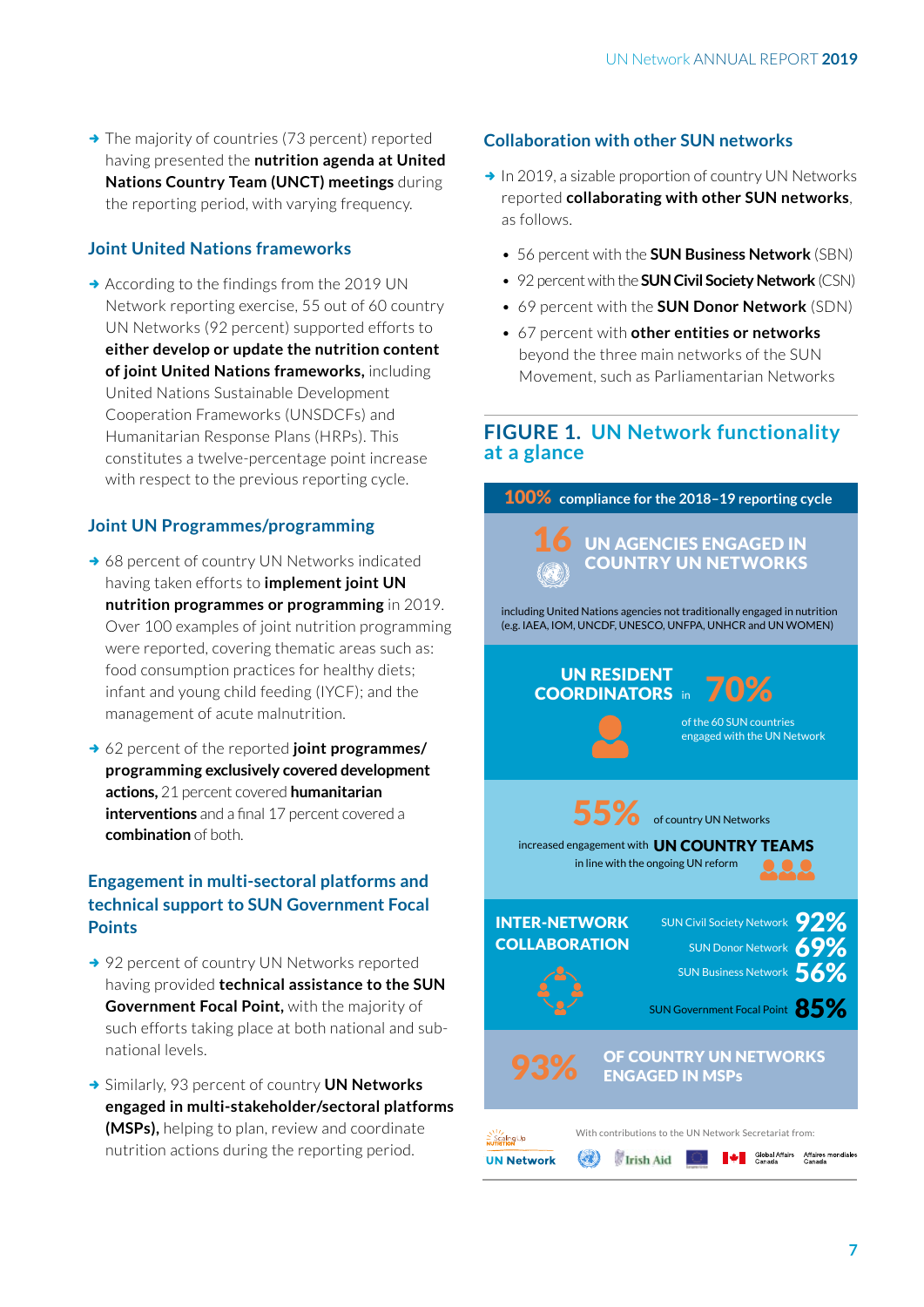#### PART 2: UN NETWORK ANALYTICS

- **→ UN Network tools continued to be a means for enhancing UNN functionality** and **strengthening nutrition capacity** at the country level.
- **→ Five country UN Networks cited the Nutrition Stakeholder and Action Mapping and UN Nutrition Inventory as one of the top three achievements** during the reporting period.
- **→ Nutrition Stakeholder and Action Mapping** was the most utilized tool by countries during the 2018-19 reporting cycle.
- **→** Five countries successfully completed the **mapping**, **where it enhanced nutrition governance processes and informed decision-making**.
- $\rightarrow$  One country (Sudan) successfully executed the **Multi-sectoral Nutrition Overview**, helping to establish a common language and rally diverse actors for the mapping exercise. In addition, the Multi-sectoral Nutrition Overview and **Policy and Policy Overview** was initiated in Liberia, helping to sensitize actors on their respective roles in nutrition and foster policy coherence.
- $\rightarrow$  Two countries (Burundi and Lesotho) undertook the **UN Nutrition Inventory,** inspiring additional United Nations agencies to join the UN Network.

#### PART 3: UN JOINT EFFORTS FOR NUTRITION CAPACITY STRENGTHENING

Nutrition capacity strengthening plays an important role in enabling the achievement of global nutrition targets, as articulated within national frameworks, as well as fostering sustainable development. This third aspect of the reporting exercise encompassed both efforts to build the nutrition capacity of government and that within the UN System, including among UN leadership.

Overall, the findings from the 2019 reporting exercise illustrate an increase in measures undertaken by country UN Networks to strengthen nutrition capacity in Government and the United Nations, as compared to the baseline assessment in 2016.

Opportunities remain for stepping up such efforts especially with regard to the implementation of joint UN programming on nutrition as well as the engagement of United Nations Resident Coordinators and UN Country Teams in the national nutrition agenda. These efforts will not only make for a stronger UN Network, but may also serve to increase buy-in from other sectoral actors and create pathways for increased nutrition-sensitive programmes across governments, United Nations agencies and other key actors.

Additional key findings from this part of the 2019 UN Network reporting exercise are highlighted below.

#### **Capacity strengthening for Government**

- → 67 percent of country UN Networks supported governments with **identifying capacity needs and developing plans** to address those needs. Almost 60 percent of these efforts covered national and sub-national levels, reflecting increased attention to the latter.
- $\rightarrow$  85 percent of country UN Networks reported having taken measures to **build data management capacities** on nutrition in 2019. These efforts enabled key actors to utilize nutrition data in decision-making processes in as many as 43 countries.
- → 72 percent of country UN Networks provided **financial support to government-based nutrition staff,** helping to develop institutional capacity for delivering on the national nutrition agenda.
- $\rightarrow$  80 percent of country UN Networks reported having undertaken efforts to build the capacity of national and local actors to **generate common nutrition messaging** in order to inform nutrition advocacy.
- $\rightarrow$  90 percent of all country UN Networks indicated that they had supported the **establishment and/ or strengthening of MSPs** at national and/or sub-national levels.